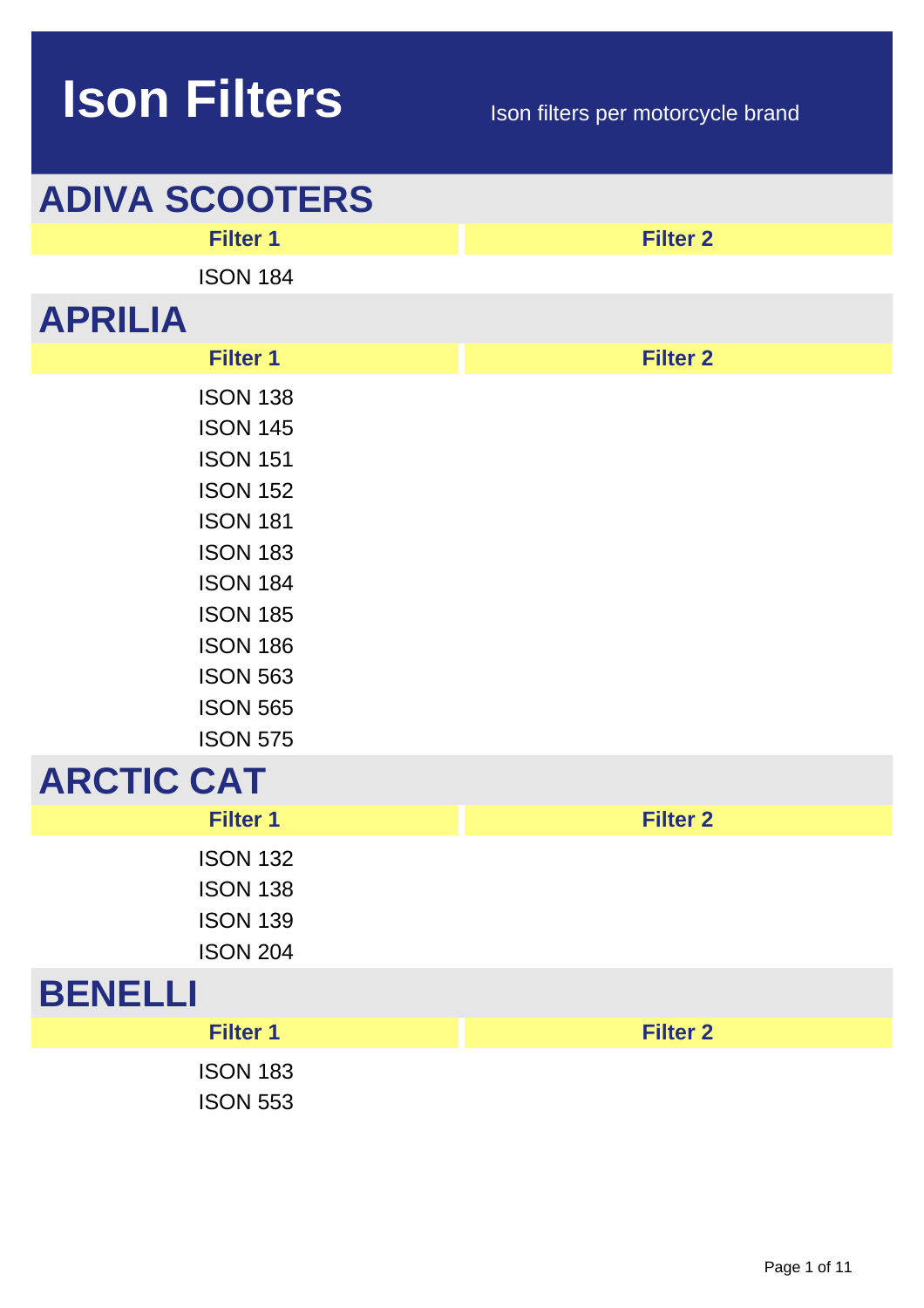| <b>BETA</b>                                                                                                                                         |                 |
|-----------------------------------------------------------------------------------------------------------------------------------------------------|-----------------|
| <b>Filter 1</b>                                                                                                                                     | <b>Filter 2</b> |
| <b>ISON 136</b><br><b>ISON 141</b><br><b>ISON 155</b><br><b>ISON 207</b><br><b>ISON 631</b>                                                         | <b>ISON 157</b> |
| <b>BMW</b>                                                                                                                                          |                 |
| <b>Filter 1</b>                                                                                                                                     | <b>Filter 2</b> |
| <b>ISON 151</b><br><b>ISON 160</b><br><b>ISON 161</b><br>ISON 161 SPLIT<br><b>ISON 163</b><br><b>ISON 164</b><br><b>ISON 185</b><br><b>ISON 611</b> |                 |
| <b>BOMBARDIER/BRP</b>                                                                                                                               |                 |
| <b>Filter 1</b>                                                                                                                                     | <b>Filter 2</b> |
| <b>ISON 151</b><br><b>ISON 152</b><br><b>ISON 556</b><br><b>ISON 559</b>                                                                            |                 |
| <b>BUELL</b>                                                                                                                                        |                 |
| <b>Filter 1</b>                                                                                                                                     | <b>Filter 2</b> |
| <b>ISON 171</b><br><b>ISON 177</b><br><b>ISON 564</b>                                                                                               |                 |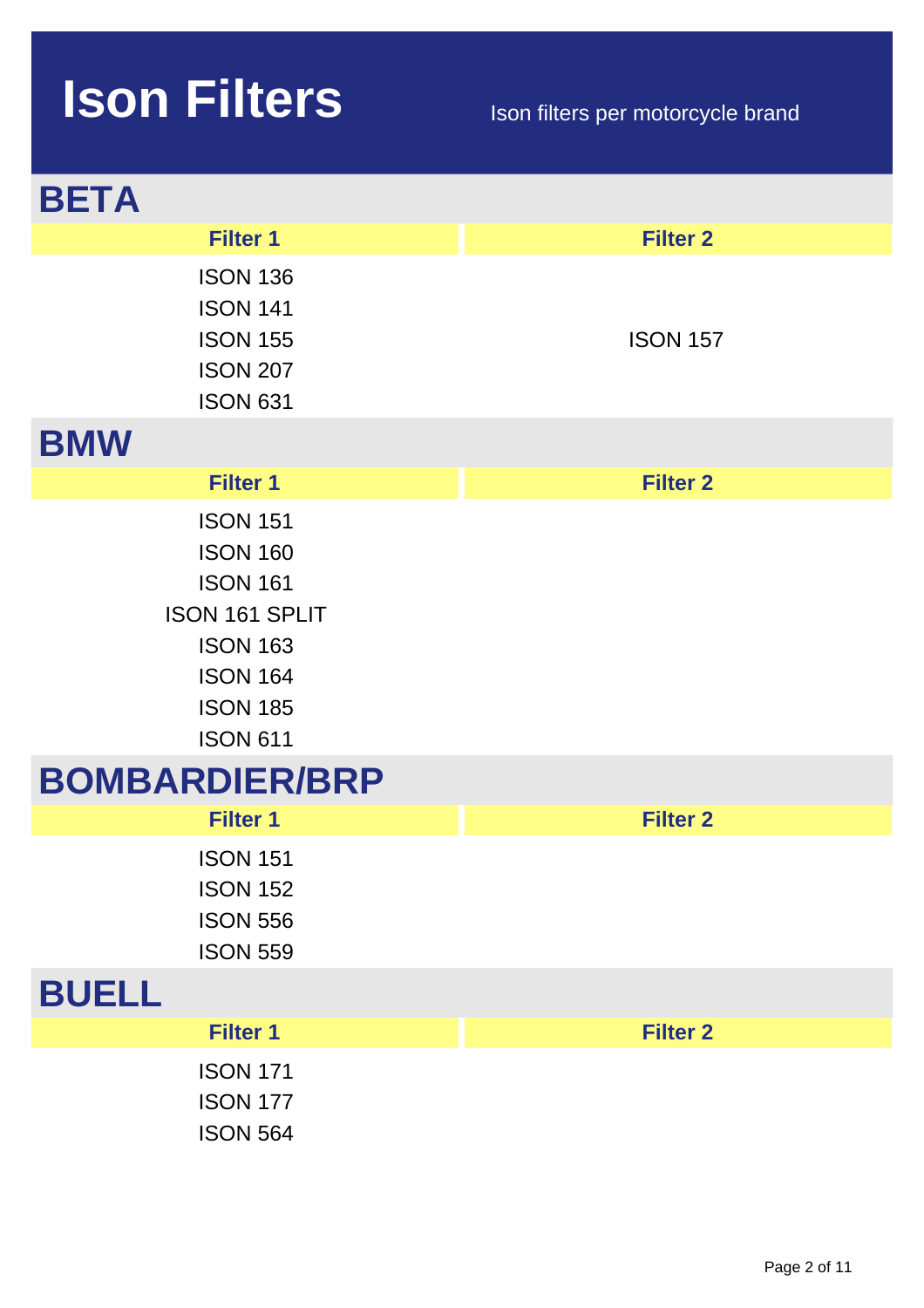| <b>CAGIVA</b> |                                                                          |                 |  |
|---------------|--------------------------------------------------------------------------|-----------------|--|
|               | <b>Filter 1</b>                                                          | <b>Filter 2</b> |  |
|               | <b>ISON 138</b><br><b>ISON 153</b><br><b>ISON 181</b>                    |                 |  |
| <b>CAN AM</b> |                                                                          |                 |  |
|               | <b>Filter 1</b>                                                          | <b>Filter 2</b> |  |
|               | <b>ISON 152</b><br><b>ISON 559</b><br><b>ISON 560</b><br><b>ISON 564</b> |                 |  |
| <b>CCM</b>    |                                                                          |                 |  |
|               | <b>Filter 1</b>                                                          | <b>Filter 2</b> |  |
|               | <b>ISON 137</b><br><b>ISON 139</b><br><b>ISON 151</b>                    |                 |  |
| <b>DAELIM</b> |                                                                          |                 |  |
|               | <b>Filter 1</b>                                                          | <b>Filter 2</b> |  |
|               | <b>ISON 167</b><br><b>ISON 168</b><br><b>ISON 169</b>                    |                 |  |
| <b>DERBI</b>  |                                                                          |                 |  |
|               | <b>Filter 1</b>                                                          | <b>Filter 2</b> |  |
|               | <b>ISON 145</b><br><b>ISON 183</b><br><b>ISON 563</b>                    |                 |  |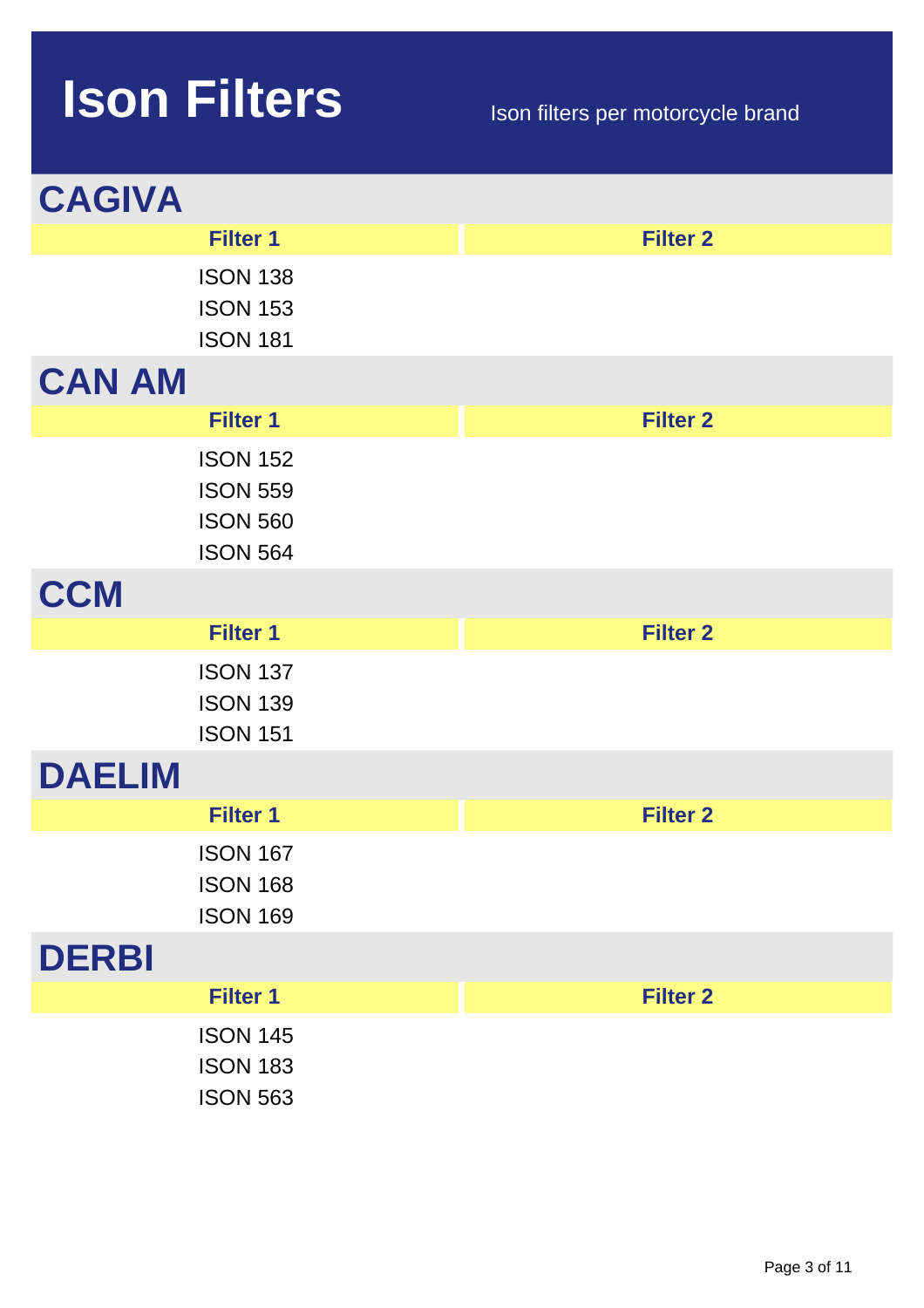| <b>DUCATI</b>                                                                                                                     |                 |
|-----------------------------------------------------------------------------------------------------------------------------------|-----------------|
| <b>Filter 1</b>                                                                                                                   | <b>Filter 2</b> |
| <b>ISON 153</b><br><b>ISON 159</b>                                                                                                |                 |
| <b>FANTIC</b>                                                                                                                     |                 |
| <b>Filter 1</b>                                                                                                                   | <b>Filter 2</b> |
| <b>ISON 141</b>                                                                                                                   |                 |
| <b>GAS-GAS</b>                                                                                                                    |                 |
| <b>Filter 1</b>                                                                                                                   | <b>Filter 2</b> |
| <b>ISON 112</b><br><b>ISON 141</b>                                                                                                |                 |
| <b>GILERA</b>                                                                                                                     |                 |
| <b>Filter 1</b>                                                                                                                   | <b>Filter 2</b> |
| <b>ISON 153</b><br><b>ISON 183</b><br><b>ISON 184</b><br><b>ISON 565</b>                                                          |                 |
| <b>GOES</b>                                                                                                                       |                 |
| <b>Filter 1</b>                                                                                                                   | <b>Filter 2</b> |
| <b>ISON 682</b>                                                                                                                   |                 |
| <b>HARLEY DAVIDSON</b>                                                                                                            |                 |
| <b>Filter 1</b>                                                                                                                   | <b>Filter 2</b> |
| <b>ISON 170</b><br><b>ISON 171</b><br><b>ISON 172</b><br><b>ISON 173</b><br><b>ISON 174</b><br><b>ISON 175</b><br><b>ISON 178</b> |                 |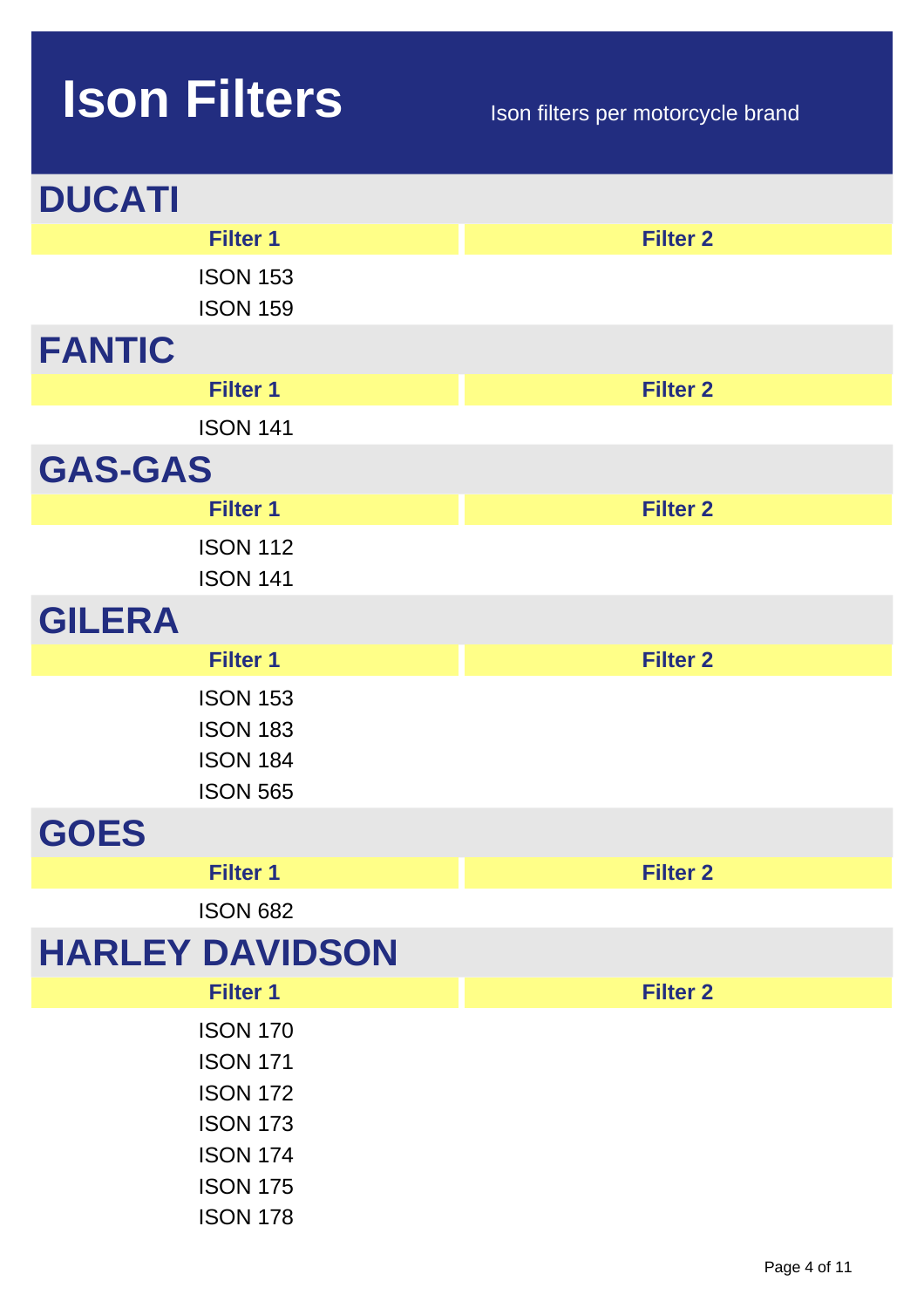| <b>HM-HONDA</b>                                                                                                                                                                            |                 |
|--------------------------------------------------------------------------------------------------------------------------------------------------------------------------------------------|-----------------|
| <b>Filter 1</b>                                                                                                                                                                            | <b>Filter 2</b> |
| <b>ISON 116</b>                                                                                                                                                                            |                 |
| <b>HONDA</b>                                                                                                                                                                               |                 |
| <b>Filter 1</b>                                                                                                                                                                            | <b>Filter 2</b> |
| <b>ISON 111</b><br><b>ISON 112</b><br><b>ISON 116</b><br><b>ISON 202</b><br><b>ISON 204</b><br><b>ISON 303</b><br><b>ISON 401</b>                                                          |                 |
| <b>HUSABERG</b>                                                                                                                                                                            |                 |
| <b>Filter 1</b>                                                                                                                                                                            | <b>Filter 2</b> |
| <b>ISON 155</b><br><b>ISON 652</b><br><b>ISON 655</b>                                                                                                                                      |                 |
| <b>HUSQVARNA</b>                                                                                                                                                                           |                 |
| <b>Filter 1</b>                                                                                                                                                                            | <b>Filter 2</b> |
| <b>ISON 116</b><br><b>ISON 141</b><br><b>ISON 145</b><br><b>ISON 154</b><br><b>ISON 155</b><br><b>ISON 160</b><br><b>ISON 563</b><br><b>ISON 611</b><br><b>ISON 652</b><br><b>ISON 655</b> | <b>ISON 651</b> |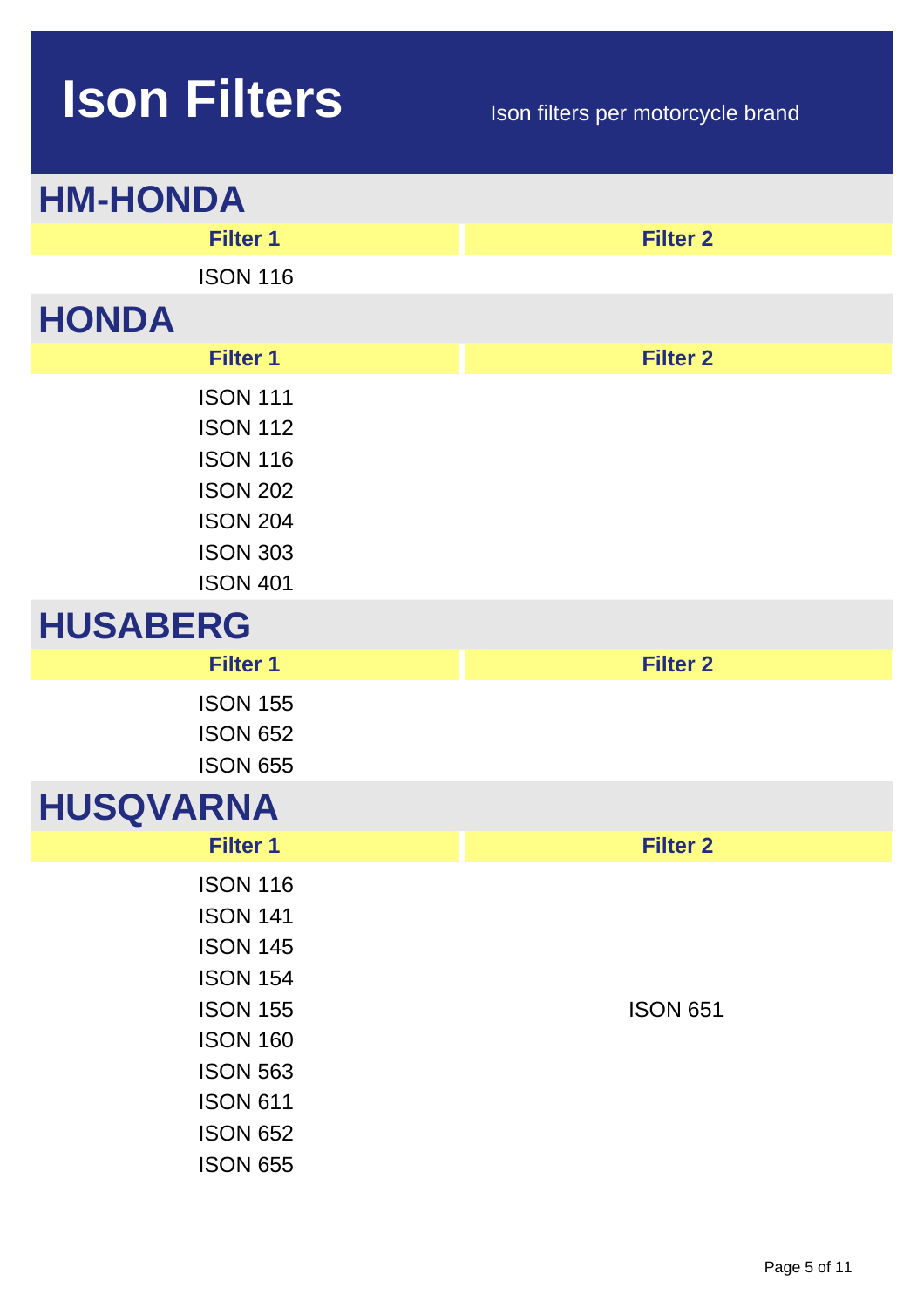| <b>HYOSUNG</b>                                                                                                                                                                                                                                                                                              |                 |
|-------------------------------------------------------------------------------------------------------------------------------------------------------------------------------------------------------------------------------------------------------------------------------------------------------------|-----------------|
| <b>Filter 1</b>                                                                                                                                                                                                                                                                                             | <b>Filter 2</b> |
| <b>ISON 131</b><br><b>ISON 197</b><br><b>ISON 681</b><br><b>ISON 682</b>                                                                                                                                                                                                                                    |                 |
| <b>ITALJET</b>                                                                                                                                                                                                                                                                                              |                 |
| <b>Filter 1</b>                                                                                                                                                                                                                                                                                             | <b>Filter 2</b> |
| <b>ISON 181</b><br><b>ISON 183</b>                                                                                                                                                                                                                                                                          |                 |
| <b>JOHN DEERE</b>                                                                                                                                                                                                                                                                                           |                 |
| <b>Filter 1</b>                                                                                                                                                                                                                                                                                             | <b>Filter 2</b> |
| <b>ISON 557</b>                                                                                                                                                                                                                                                                                             |                 |
| <b>KAWASAKI</b>                                                                                                                                                                                                                                                                                             |                 |
| <b>Filter 1</b>                                                                                                                                                                                                                                                                                             | <b>Filter 2</b> |
| <b>ISON 112</b><br><b>ISON 123</b><br><b>ISON 125</b><br><b>ISON 126</b><br><b>ISON 128</b><br><b>ISON 129</b><br><b>ISON 132</b><br><b>ISON 138</b><br><b>ISON 139</b><br><b>ISON 202</b><br><b>ISON 204</b><br><b>ISON 207</b><br><b>ISON 303</b><br><b>ISON 401</b><br><b>ISON 566</b><br><b>ISON303</b> |                 |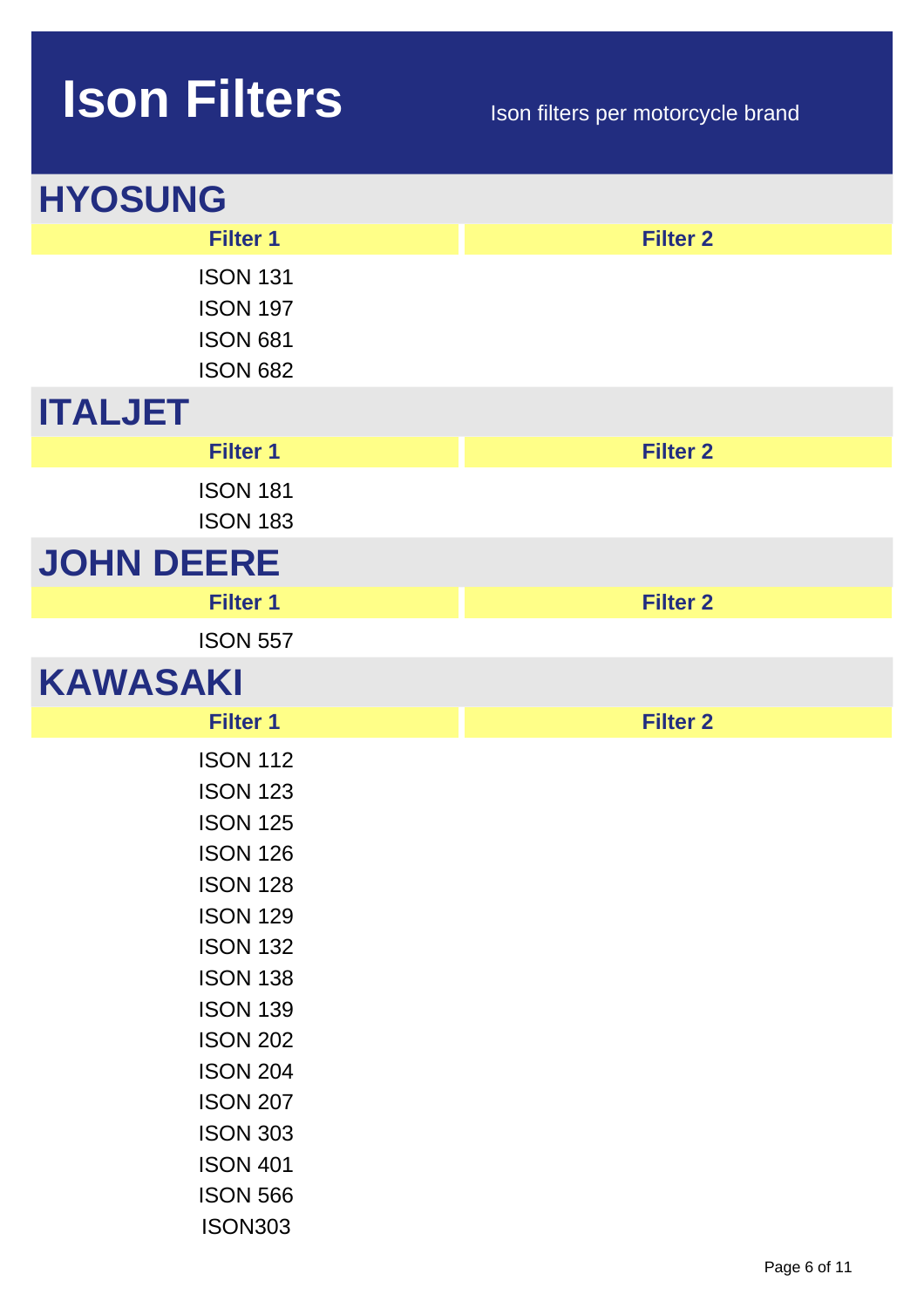| <b>KTM</b>                                                                                                                                                                                                    |                                                                          |
|---------------------------------------------------------------------------------------------------------------------------------------------------------------------------------------------------------------|--------------------------------------------------------------------------|
| <b>Filter 1</b>                                                                                                                                                                                               | <b>Filter 2</b>                                                          |
| <b>ISON 151</b><br><b>ISON 155</b><br><b>ISON 155</b><br><b>ISON 155</b><br><b>ISON 155</b><br><b>ISON 158</b><br><b>ISON 650</b><br><b>ISON 652</b><br><b>ISON 655</b><br><b>ISON 655</b><br><b>ISON 658</b> | <b>ISON 156</b><br><b>ISON 157</b><br><b>ISON 651</b><br><b>ISON 651</b> |
| <b>KYMCO</b>                                                                                                                                                                                                  |                                                                          |
|                                                                                                                                                                                                               |                                                                          |
| <b>Filter 1</b>                                                                                                                                                                                               | <b>Filter 2</b>                                                          |
| <b>ISON 138</b><br><b>ISON 147</b><br><b>ISON 561</b><br><b>ISON 562</b><br><b>ISON 566</b><br><b>ISON 568</b>                                                                                                |                                                                          |
| <b>MALAGUTI</b>                                                                                                                                                                                               |                                                                          |
| <b>Filter 1</b>                                                                                                                                                                                               | <b>Filter 2</b>                                                          |
| <b>ISON 183</b><br><b>ISON 184</b>                                                                                                                                                                            |                                                                          |
| <b>MASH</b>                                                                                                                                                                                                   |                                                                          |
| <b>Filter 1</b>                                                                                                                                                                                               | <b>Filter 2</b>                                                          |
| <b>ISON 112</b><br><b>ISON 131</b><br><b>ISON 136</b>                                                                                                                                                         |                                                                          |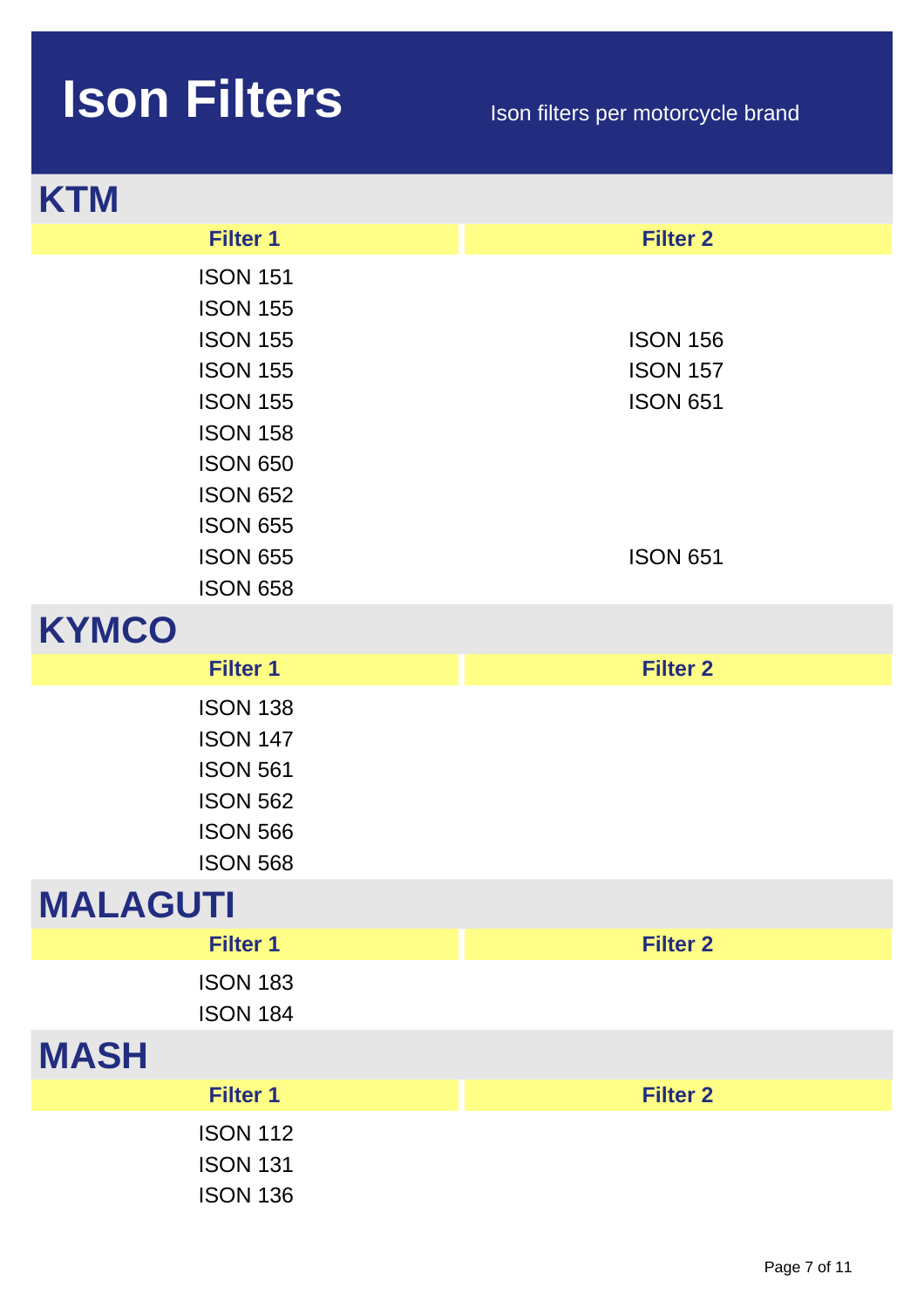| <b>MBK</b>                                            |                 |
|-------------------------------------------------------|-----------------|
| <b>Filter 1</b>                                       | <b>Filter 2</b> |
| <b>ISON 141</b><br><b>ISON 143</b>                    |                 |
| <b>MOTO GUZZI</b>                                     |                 |
| <b>Filter 1</b>                                       | <b>Filter 2</b> |
| <b>ISON 551</b><br><b>ISON 552</b>                    |                 |
| <b>MV (AGUSTA)</b>                                    |                 |
| <b>Filter 1</b>                                       | <b>Filter 2</b> |
| <b>ISON 204</b><br><b>ISON 554</b><br><b>ISON 567</b> |                 |
| MZ (MUZ)                                              |                 |
| <b>Filter 1</b>                                       | <b>Filter 2</b> |
| <b>ISON 145</b><br><b>ISON 151</b>                    |                 |
| <b>PEUGEOT</b>                                        |                 |
| <b>Filter 1</b>                                       | <b>Filter 2</b> |
| <b>ISON 183</b><br><b>ISON 184</b><br><b>ISON 185</b> |                 |
| <b>PGO</b>                                            |                 |
| <b>Filter 1</b>                                       | <b>Filter 2</b> |
| <b>ISON 197</b>                                       |                 |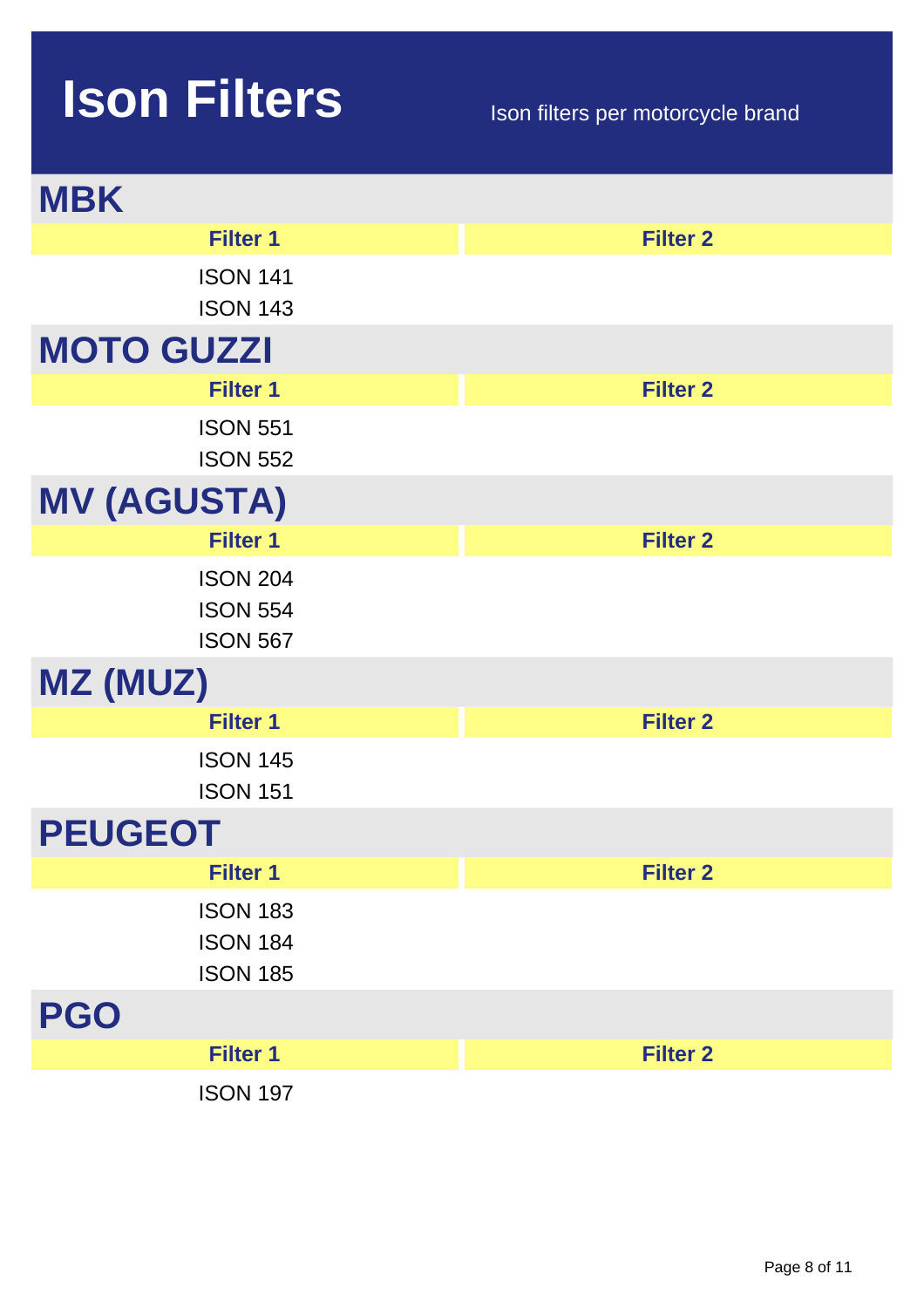| <b>PIAGGIO</b>                                                                                                                    |                 |
|-----------------------------------------------------------------------------------------------------------------------------------|-----------------|
| <b>Filter 1</b>                                                                                                                   | <b>Filter 2</b> |
| <b>ISON 181</b><br><b>ISON 183</b><br><b>ISON 184</b><br><b>ISON 563</b>                                                          |                 |
| <b>POLARIS</b>                                                                                                                    |                 |
| <b>Filter 1</b>                                                                                                                   | <b>Filter 2</b> |
| <b>ISON 112</b><br><b>ISON 155</b><br><b>ISON 196</b><br><b>ISON 197</b><br><b>ISON 198</b><br><b>ISON 199</b><br><b>ISON 303</b> | <b>ISON 157</b> |
| <b>SACHS (HERCULES)</b>                                                                                                           |                 |
| <b>Filter 1</b>                                                                                                                   | <b>Filter 2</b> |
| <b>ISON 145</b>                                                                                                                   |                 |
| <b>SCARABEO</b>                                                                                                                   |                 |
| <b>Filter 1</b>                                                                                                                   | <b>Filter 2</b> |
| <b>ISON 183</b><br><b>ISON 184</b><br><b>ISON 186</b>                                                                             |                 |
| <b>SHERCO</b>                                                                                                                     |                 |
| <b>Filter 1</b>                                                                                                                   | <b>Filter 2</b> |
| <b>ISON 611</b>                                                                                                                   |                 |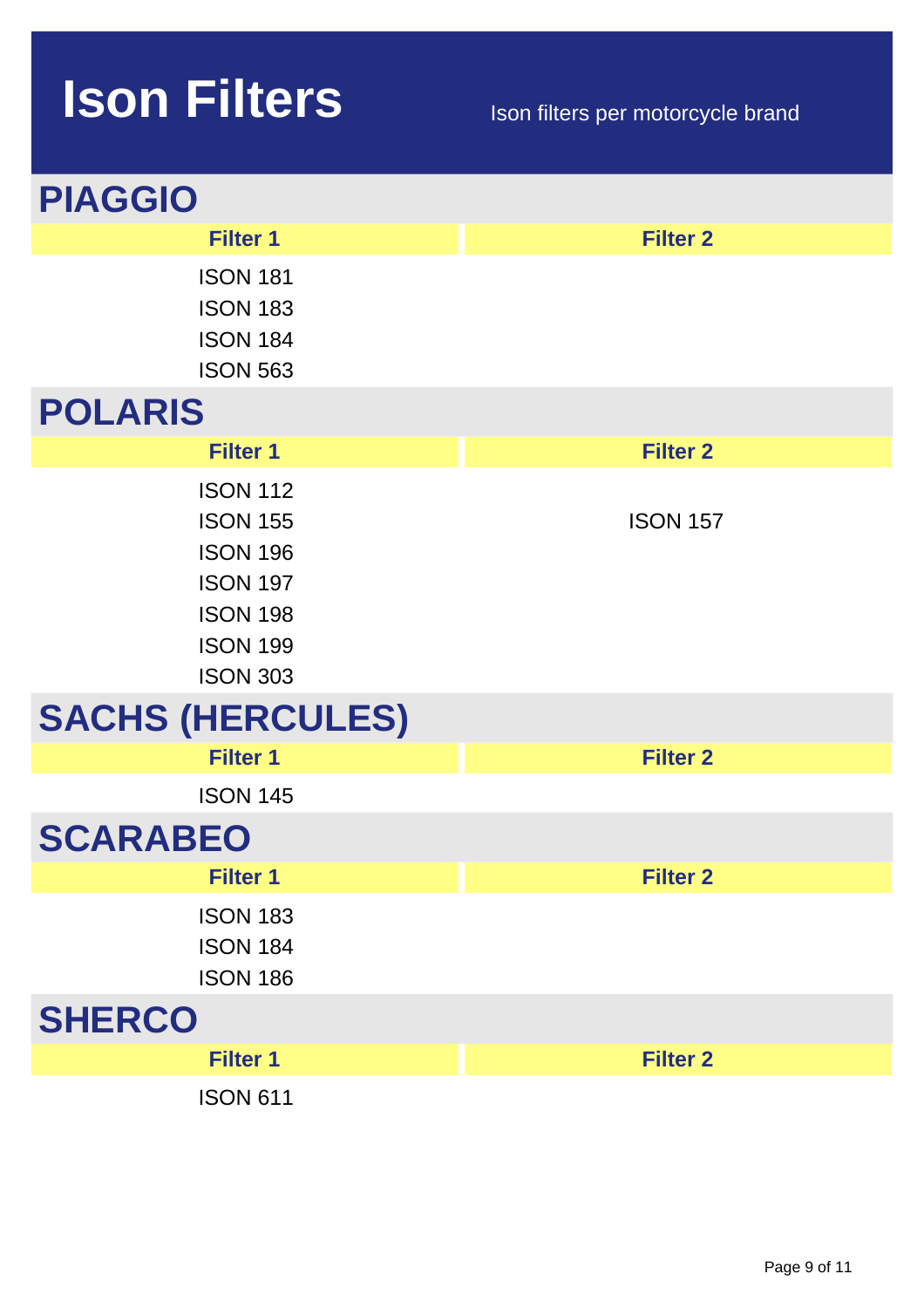| <b>SUZUKI</b>                                                                                                                                                                                                                                                                             |                 |
|-------------------------------------------------------------------------------------------------------------------------------------------------------------------------------------------------------------------------------------------------------------------------------------------|-----------------|
| <b>Filter 1</b>                                                                                                                                                                                                                                                                           | <b>Filter 2</b> |
| <b>ISON 112</b><br><b>ISON 131</b><br><b>ISON 132</b><br><b>ISON 133</b><br><b>ISON 134</b><br><b>ISON 136</b><br><b>ISON 137</b><br><b>ISON 138</b><br><b>ISON 139</b><br><b>ISON 204</b><br><b>ISON 207</b><br><b>ISON 531</b><br><b>ISON 971</b><br><b>ISON 972</b><br><b>ISON 975</b> |                 |
| <b>SYM</b>                                                                                                                                                                                                                                                                                |                 |
| <b>Filter 1</b>                                                                                                                                                                                                                                                                           | <b>Filter 2</b> |
| <b>ISON 132</b>                                                                                                                                                                                                                                                                           |                 |
| M                                                                                                                                                                                                                                                                                         |                 |
| <b>Filter 1</b>                                                                                                                                                                                                                                                                           | <b>Filter 2</b> |
| <b>ISON 141</b><br><b>ISON 142</b>                                                                                                                                                                                                                                                        |                 |
| <b>TGB</b>                                                                                                                                                                                                                                                                                |                 |
| <b>Filter 1</b>                                                                                                                                                                                                                                                                           | <b>Filter 2</b> |
| <b>ISON 148</b>                                                                                                                                                                                                                                                                           |                 |